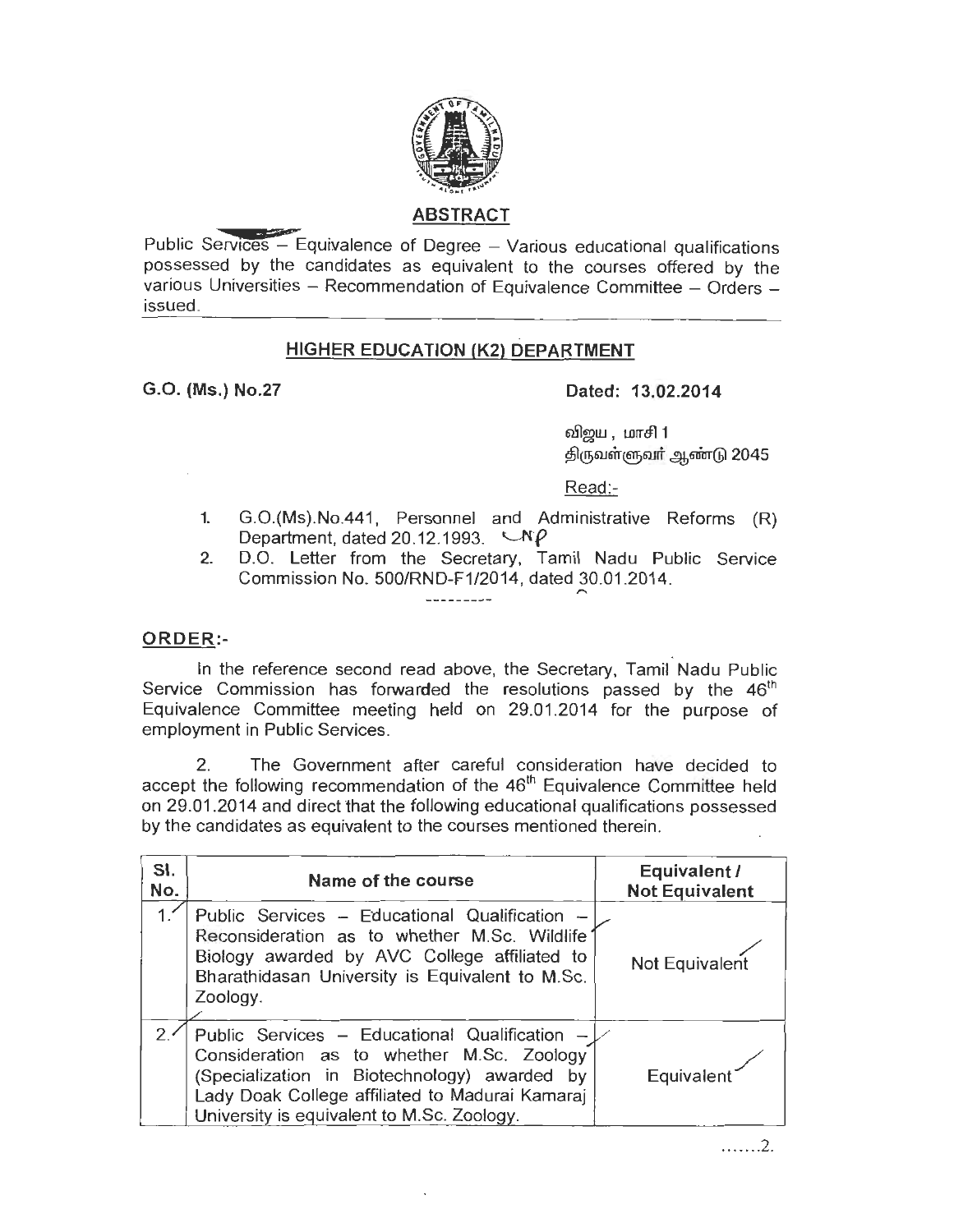| 3. | Public Services - Educational Qualification -<br>Consideration as to whether B.Sc. (Special)<br>Zoology (Special in Biotechnology) awarded by<br>University is equivalent to B.Sc. Zoology.                                                                                                                                                        | Equivalent                                                |
|----|----------------------------------------------------------------------------------------------------------------------------------------------------------------------------------------------------------------------------------------------------------------------------------------------------------------------------------------------------|-----------------------------------------------------------|
| 4. | Public Services - Educational Qualification -<br>Consideration as to whether M.A. Applied<br>Economics awarded by Bharathidasan University<br>is equivalent to M.A. Economics.                                                                                                                                                                     | Equivalent                                                |
| 5. | Public Services - Educational Qualification -<br>Consideration as to whether M.Sc. Animal Bio-<br>Technology awarded by Bharathiar University is<br>equivalent to M.Sc. Zoology.                                                                                                                                                                   | Not Equivalent                                            |
| 6. | Public Services - Educational Qualification - $\downarrow$ Not<br>Consideration as to whether M.Sc. Life Sciences<br>awarded by Avinashilingam Institute for Home<br>Sciences and Higher Education for Women<br>(Deemed University), Coimbatore is equivalent to<br>M.Sc. Botany and M.Sc. Zoology.                                                | equivalent<br>to<br>M.Sc. Botany<br>and<br>M.Sc. Zoology. |
| 7. | Public Services - Educational Qualification /<br>Consideration as to whether M.Sc. Chemistry<br>with Analytical Techniques is equivalent to Post<br>Graduate degree in Chemistry with Analytical<br>Chemistry as a special subject.                                                                                                                | <b>Not Equivalent</b>                                     |
| 8. | Public Services - Educational Qualification -<br>Consideration as to whether the following<br>programmes awarded by Annamalai University<br>those who have passed their Bachelor degree in<br>corresponding subjects under $10+2+3$ or $11+1+3$<br>as to whether equivalent to M.Com degree for the<br>purposes of employment in public services:- |                                                           |
|    | M.Com. (Entrepreneurship) $\angle$<br>1.<br>M.Com. (Banking and Insurance<br>2.<br>Management - English & Tamil Medium)<br>3.<br>M.Com. (Computer Applications)<br>M.Com. (Accounting and Finance)<br>4.<br>5.<br>M.Com. (Education Management)<br>6.<br>M.Com. (Marketing)<br>M.Com. (Co-operative Management -<br>7.<br>English & Tamil Medium)  | Equivalent                                                |

 $\bar{\mathcal{A}}$ 

. . ... .. 3.

 $\sim 10$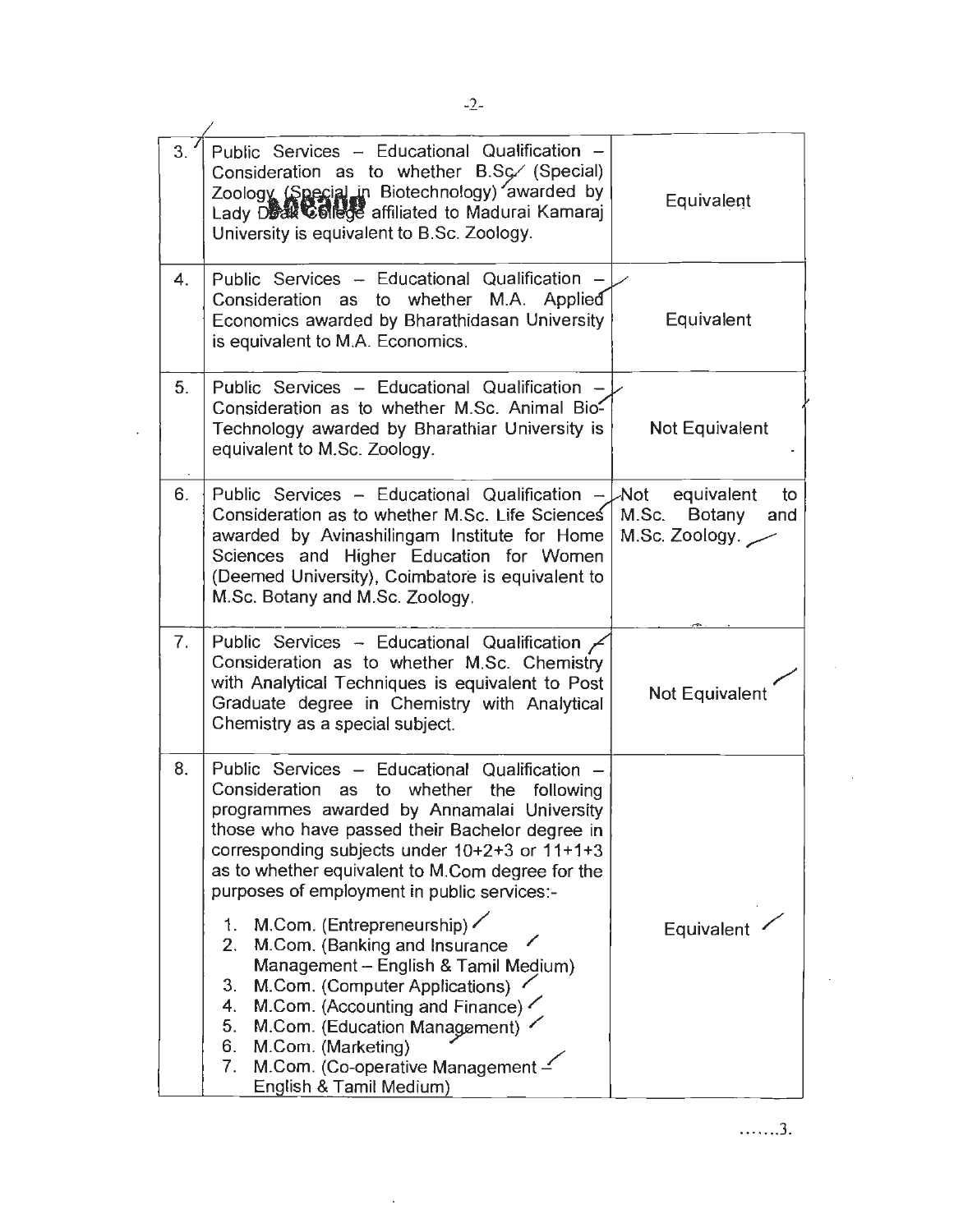| 9.  | Public Services - Educational Qualification<br>Consideration as to whether B.Sc. (Special)<br>Physics with Computer Application awarded by<br>Madurai Kamaraj University is equivalent to B.Sc.<br>Physics.                                                                                                                  | Equivalent -                                                                                                                                                         |
|-----|------------------------------------------------------------------------------------------------------------------------------------------------------------------------------------------------------------------------------------------------------------------------------------------------------------------------------|----------------------------------------------------------------------------------------------------------------------------------------------------------------------|
| 10. | Public Services - Educational Qualification -<br>Consideration as to whether B.A. English<br>language and Literature awarded by Bharathiar<br>University is equivalent to B.A. English.                                                                                                                                      | Equivalent                                                                                                                                                           |
|     | Public Services - Educational Qualification -<br>Consideration as to whether M.A. English<br>Literature with Computer Applications and M.A.<br>English language and Literature awarded by<br>Bharathiar University is equivalent to M.A.<br>English.                                                                         | Equivalent                                                                                                                                                           |
|     | Public Services - Educational Qualification -<br>Consideration as to whether B.A. English<br>Literature with Computer Applications awarded by<br>Bharathiar University is equivalent to B.A.<br>English.                                                                                                                     | Equivalent                                                                                                                                                           |
|     | Public Services - Educational Qualification -<br>Consideration as to whether B.Sc. Physics with<br>Computer Applications awarded by Bharathiar<br>University is equivalent to B.Sc. Physics.                                                                                                                                 | Equivalent                                                                                                                                                           |
| 11. | Public Services - Educational Qualification -<br>Consideration as to whether B.Sc. Advanced<br>Bio-technology awarded<br>Zoology and<br>by<br>Manomaniam Sundaranar University till 2009-<br>2010 (subsequently the nomenclature of the said<br>course has been changed as B.Sc. Zoology) is<br>equivalent to B.Sc. Zoology. | Equivalent                                                                                                                                                           |
| 12. | Public Services - Educational Qualification -<br>Consideration as to whether M.Sc. Applied Micro-<br>Biology awarded by University of Madras is<br>equivalent to M.Sc. Micro-Biology.                                                                                                                                        | Equivalent <sup>®</sup>                                                                                                                                              |
| 13. | Public Services - Educational Qualification<br>Consideration as to whether B.A. English and<br>Communication awarded by Tamil Nadu Open<br>University under 10+2+3 or 11+1+3 pattern is<br>equivalent to B.A. English.                                                                                                       | Equivalent<br>Subject<br>to<br>the<br>condition<br>that<br>the<br>course has to<br>be<br>undertaken under the<br>$10+2+3$ or $11+1+3$<br>pattern of education.<br>4. |

 $\bar{\phantom{a}}$ 

 $\overline{\phantom{a}}$ 

ł,

 $\overline{\phantom{a}}$ 

 $\epsilon$